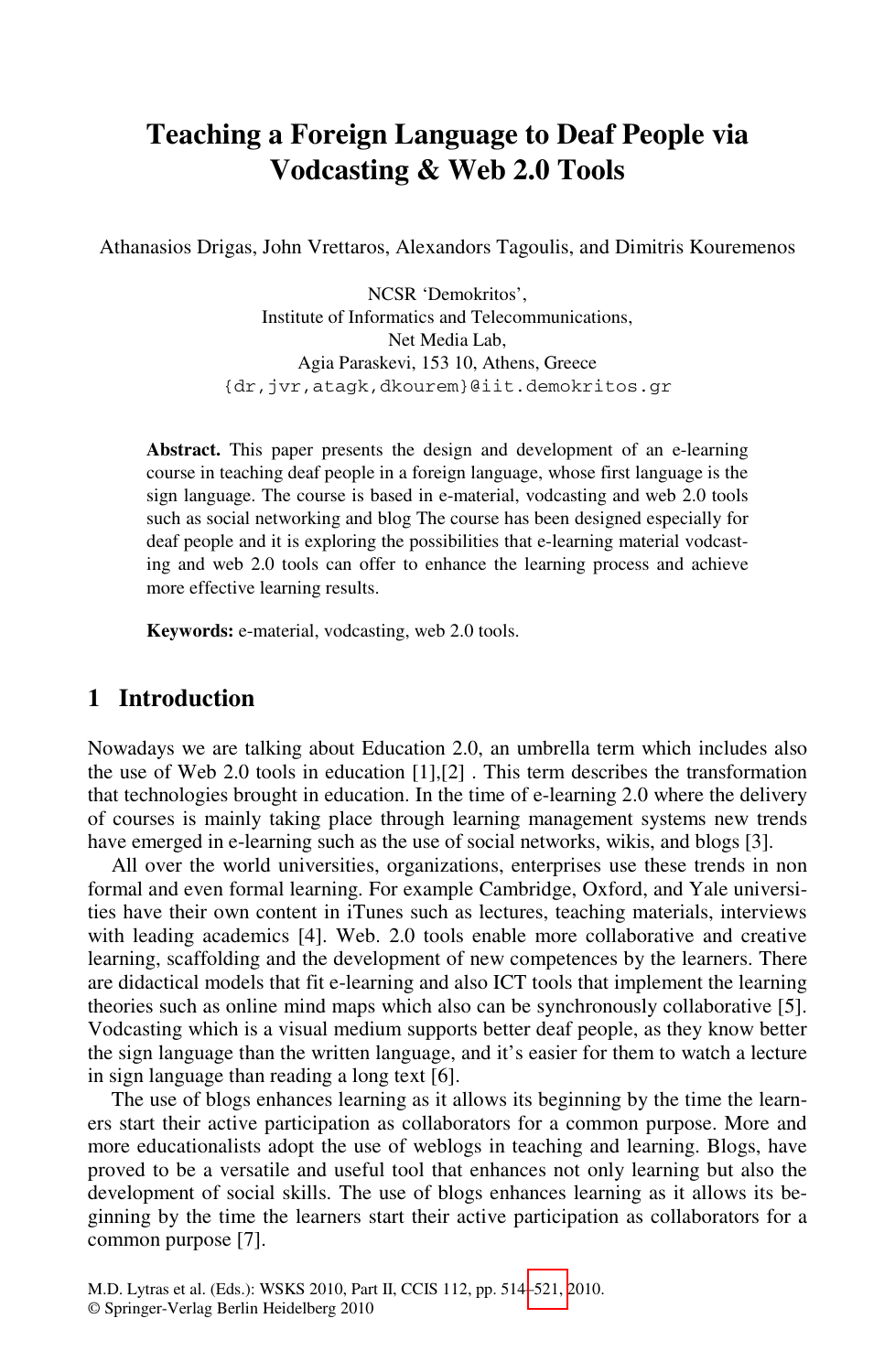Social networking has also emerged as a major trend in education, which led to the creation of the term "Educational networking" [8],[9]. One of the largest socials networks like Facebook for example is used in education by teachers as a day-today tool. Social networks in education encourage students to present their own thoughts, provide effective communication and collaboration, enhances students' learning experiences and build an online learning community [10], [11 ],[12].

The work presented was designed and developed in the framework of the E.U. lifelong learning project "Enfora" which is a transfer of innovation project. During this project, design and pilot e-learning courses were conducted which were delivered in Romania, Italy and Greece, in each partner/country own language and sign language.

### **2 Methodology**

The method followed for the delivery of the pilot training courses, is blended learning. The course consists of 40 instructional hours, where 15 hours are delivered face to face, and 25 via e-learning lessons and vodcasting. The e-learning lessons are tailored to ESOL.

For the delivery of the lessons delivered a Syllabus has been created by special education pedagogists. For every lesson conducted, the structure and content that has to be delivered by the trainers as the didactical goals have been described based on the curriculum of the courses.

In what concerns the e-learning lessons, every module of the e-learning material contains videos in sign language which explain the purpose of the material to be studied or explaining a quiz or an exercise. The video player provides the ability to pause or replay the video [Fig. 1].



**Fig. 1.** e-learning module containing support video in sign language

The e-learning material is divided in the following main chapters: the alphabet and capital letters, adjectives and verbs.

The content and the didactical goals of the lessons which are delivered via vodcasting are also described in the Syllabus.

Via vodcasting were delivered 20 lessons with duration of 20 minutes each.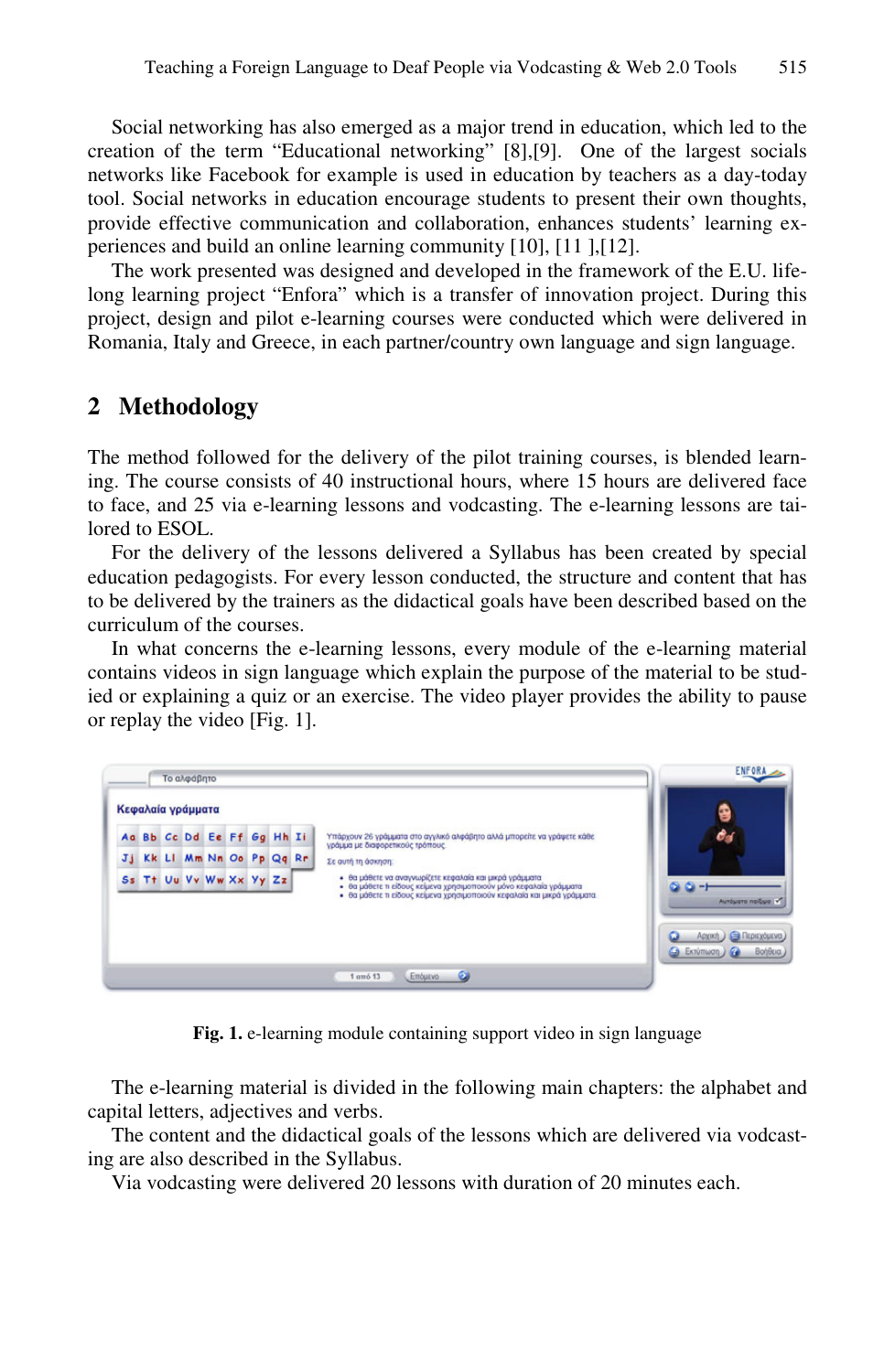## **2.1 Syllabus**

The Syllabus for the vodcasting lessons encompasses a range of training modules that need to be delivered according to the curriculum. An example of the Syllabus is presented below where the learners are going were taught the following in the 4rth vodcasting lesson.

Plural number of adjectives This is… / These are My / your How old are you? Happy birthday! Games Saying goodbye according to rime Revision exercises

# **3 Implementation and Tools**

The implementation of the vodcasting lessons are left to the creativity and the experience of every instructor, according to instructional design theories where the learning structure/scenario is separated from the e-learning material. There are many ways that trainers can exploit visual means. For example one can record a lecture in sign language, a desktop pc whiteboard, a PowerPoint presentation or even a Power Point presentation containing support and explanations in sign language videos.

A guide has been created for the trainers and the learners which describes which steps the trainers have to follow to create their own vodcasting modules. More information and help is provided by information provided by the web. More specifically,



**Fig. 2.** Ustream example of educational vodcasting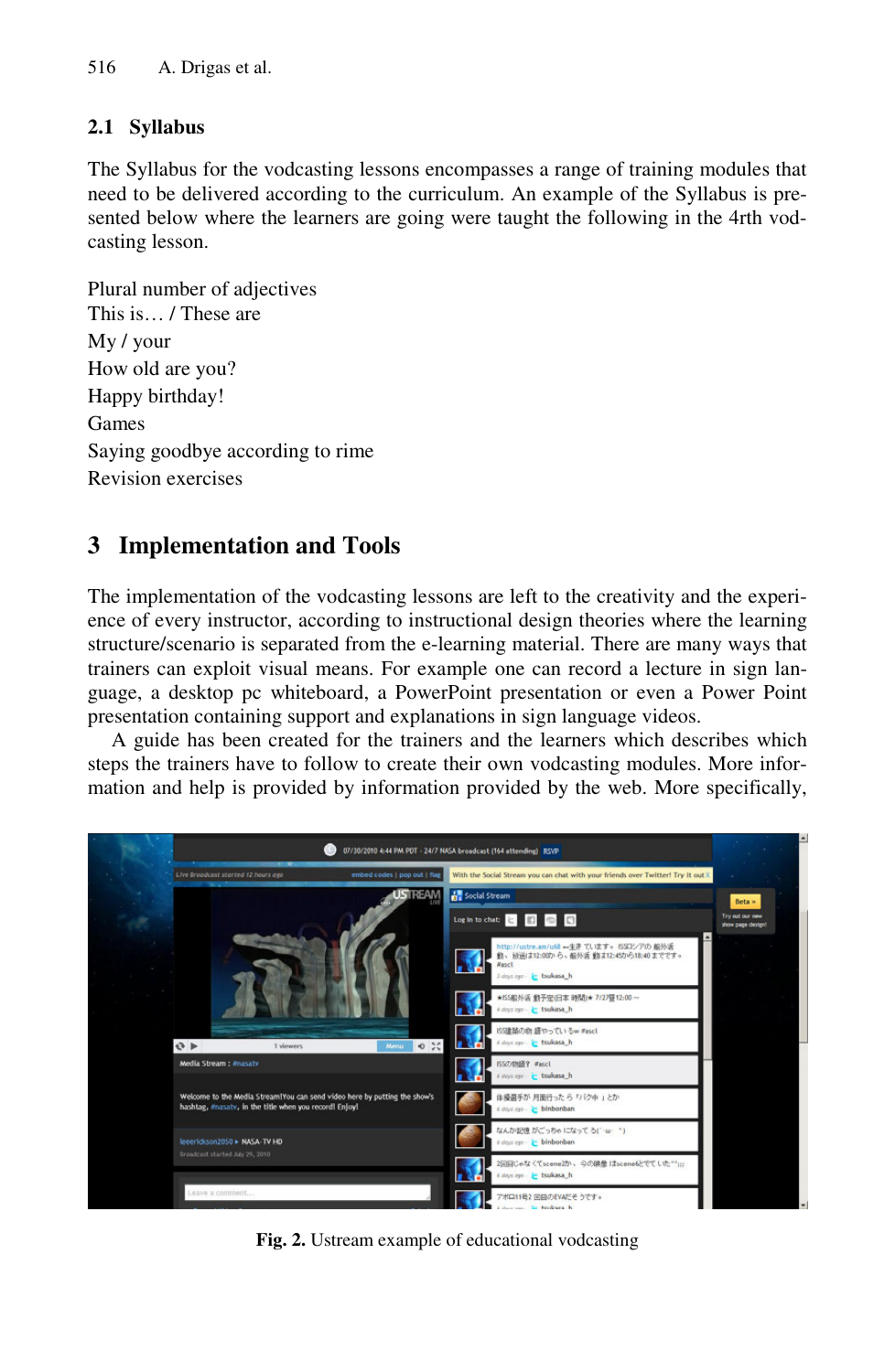in the guide as additional help a video from Vimeo is provided explaining in simple steps the creation of vodcasting modules, information from Wikipedia, and video vodcasting tools and hosts. For the hosting of the vodcasting tools the Ustream hosting service has been chosen [Fig. 2]. Ustream provides the ability to stream an already recorded video and also to enable recorded mode making the video available also asynchronously after the streaming session [13].

A social network has been creating using Ning online platform, which also hosts an Education 2.0 network concerning ways of using web 2.0 tools in education [14], [15]. The trainers and the learners participating in the pilot training courses as other people participating in the project (coordinators, managers, and scientific specialists) are participating in the social network from every country partner of the project. The Ning platform offers among others chatting, blog and videoconference services, which have been used by the trainers and the learners [Fig. 3].



**Fig. 3.** The project's social network in Ning platform

Through the social network and the abilities that is providing such as the blog the trainers and learners describe their personal thoughts, post relevant issues, supportive educational content. For example the trainers asked the learners to describe their expectations from the use of the web 2.0 tools in the courses.

## **4 Evaluation**

After the completion of the pilot training courses a questionnaire was delivered to the trainers/pedagogists in order to evaluate the teaching experience thought the LMS, and through vodcasting in several subjects, such as the content quality, the didactical approach and the interactivity, based on a Likert a scale, from 5=max to 1=min. The questionnaires are presented below in Table 1.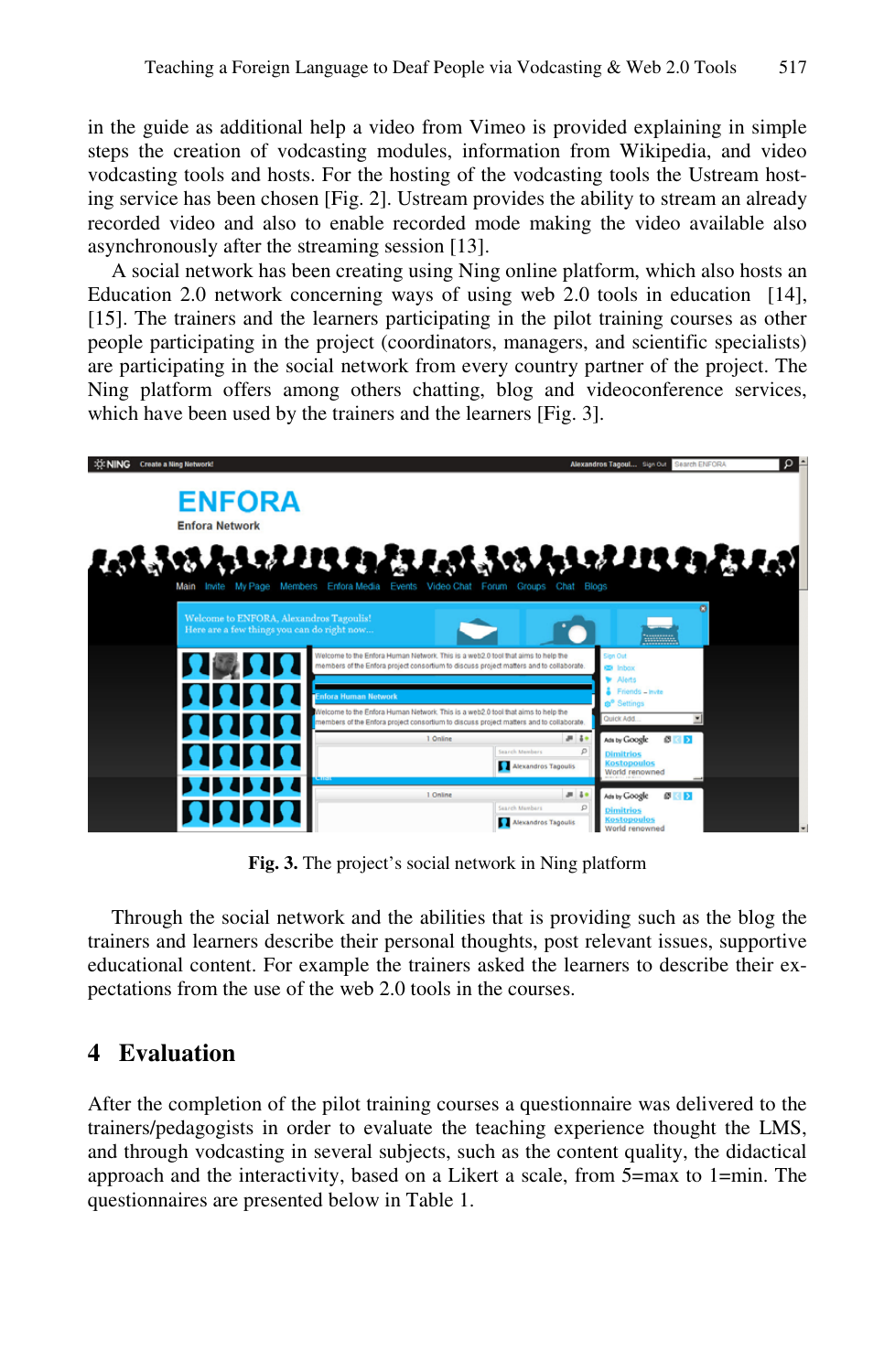**Table 1.** The questionnaires for the evaluation of the teaching via the LMS and vodcasting

### **ASYNCHRONOUS TEACHING VIA LMS EVALUATION AXES**

#### **CONTENT QUALITY**

- 1. The content is devoid of national and racial stereotypes
- 2. The content is suitable for the age and level of the students
- 3. The content is suitably designed for the disability of the students
- 4. The Sign Language is suitable for the level of the students
- 5. The structure of the information and the presentation follow uniform rules

## **DIDACTIC APPROACH**

- 6. The didactic objectives of the material (courseware) are apparent from its use
- 7. The structure of the didactic material is simple and easily understood by the student
- 8. The navigation through the various modules is understandable
- 9. The organization of the material allows the student to adapt the learning flow according to his/her needs
- 10. The material covers all the learning modules with examples and activities
- 11. The material encourages learning
- 12. The examples and the exercises are designed according to the characteristics of the students and incite their interest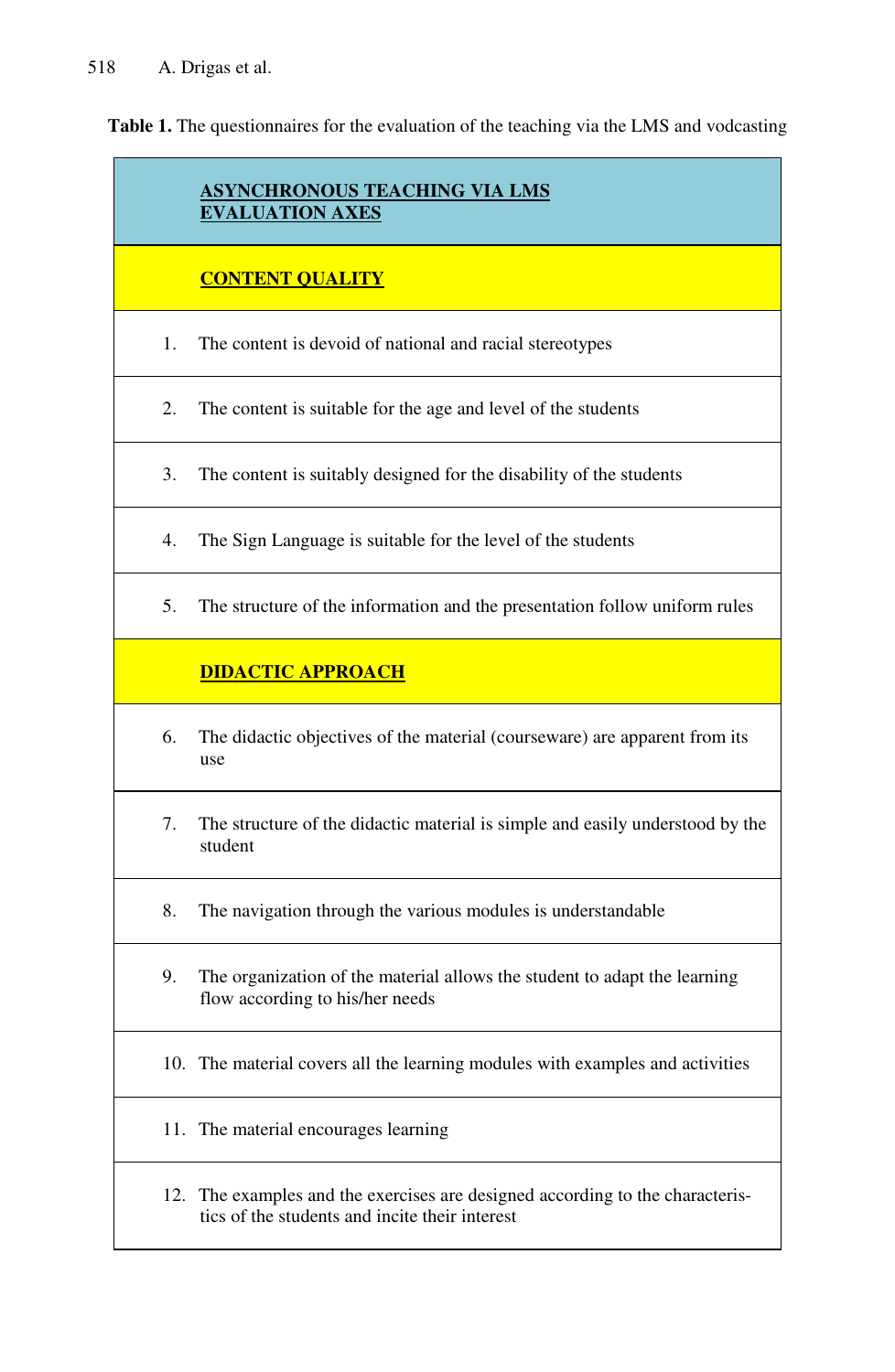#### **Table 1.** (*Continued*)

13. In the case of a mistake, the material provides suggestions to the student in order for him/her to find the correct answer **INTERACTION QUALITY** 14. The images and symbolic representations are understood and suitable for the students 15. The feedback that the material provides is substantial 16. The navigation aids of the system are satisfactory 17. There is the possibility of exiting the system wherever the user may be **MULTIMEDIA ELEMENTS** 18. The clarity of the texts on the screen is satisfactory 19. The quality of the images is acceptable 20. The quality of the Sign Language videos is acceptable 21. The speed of the Sign Language execution is clear **SYNCHRONOUS TEACHING VIA VIDEO PODCASTING EVALUATION AXES CONTENT QUALITY**  1. Do you believe that the method that you use is compatible with the students' disability? 2. Do you believe that the video podcasting method helps towards the adaption of the material according to the characteristics of the students?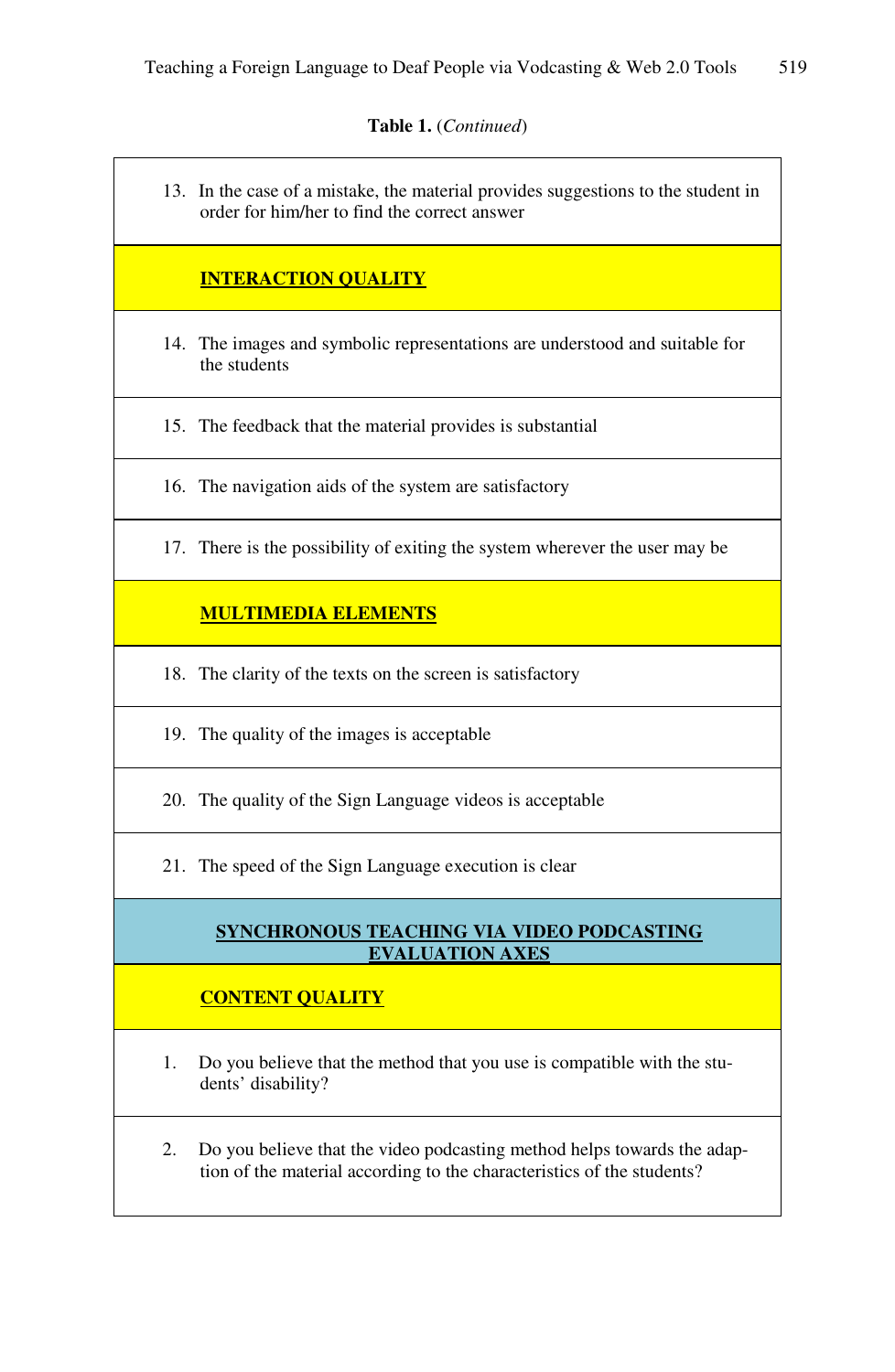#### **Table 1.** (*Continued*)

| 3. | Adequacy of time for the development of the several modules                        |
|----|------------------------------------------------------------------------------------|
| 4. | Successive development of the various modules                                      |
|    | <b>DIDACTIC APPROACH</b>                                                           |
| 5. | Fulfillment of coverage of the educational material for the ESOL starters<br>level |
| 6. | The material encourages learning                                                   |

The questionnaires were answered by 3 Greek trainers, 3 Italian trainers 3 Swedish trainers and one Romanian trainer.

In what concerns the quality of the teaching through the LMS, and the content quality axe the evaluations were from all trainers were found between the scale of 4 and 5. In what concerns the didactical approach the score was generally high apart from the questions 9,10, 12,13 regarding the suggestions to a student in case of a mistake, the organization of the material regarding the learning flow and the design of the of the examples and the exercises according to the characteristics of the learners. In these questions the average score was 3.

In the interaction quality axe the general score was high apart from the question 15 regarding the feedback provided, the average score was 3. The quality regarding the axe of the multimedia elements was high with an average of 4.

The vodcasting questions were about also the didactical approach and the quality of the content. The content of the quality of the vodcasting lessons, was generally high with an average score of 4,25. Regarding the didactical approach the average score was 4, for the questions relevant to the coverage of the educational material for the ESOL starters level, and the encouraging of learning.

# **5 Conclusions**

During the past few years, online initiatives such as, projects and services became perceived as especially connective, receiving the rubric of "social software": blogs, wikis, trackback, podcasting, video blogs, and enough social networking tools. Web 2.0's lowered barrier to entry may influence a variety of cultural forms with powerful implications for education, from storytelling to classroom teaching to individual learning.